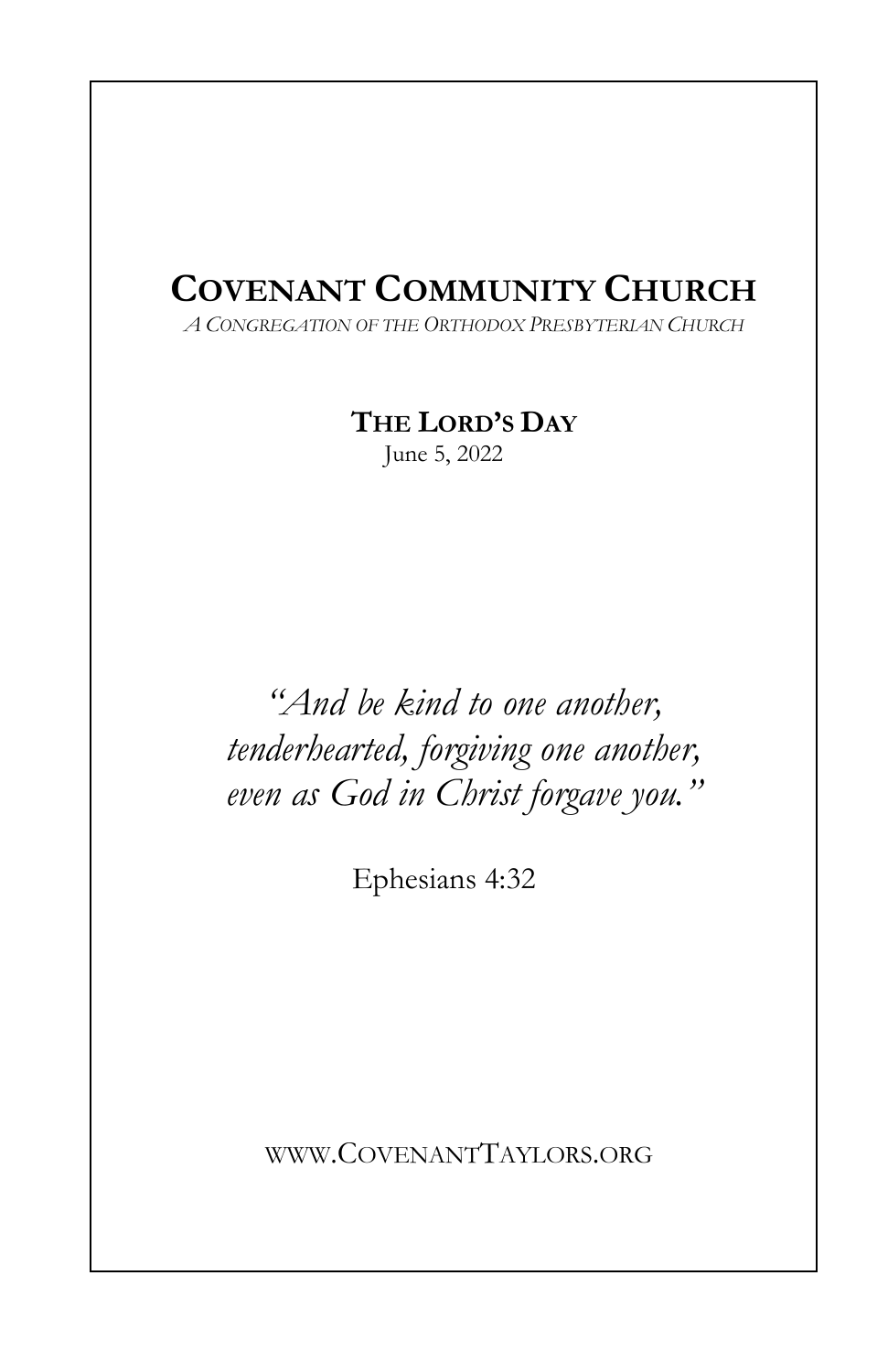## COVENANT COMMUNITY CHURCH

A CONGREGATION OF THE ORTHODOX PRESBYTERIAN CHURCH

June 5, 2022 – 11:00 am, 2:00 pm

| The Order of Worship                                                                          |  |  |
|-----------------------------------------------------------------------------------------------|--|--|
|                                                                                               |  |  |
| Trinity Psalter Hymnal#380                                                                    |  |  |
|                                                                                               |  |  |
|                                                                                               |  |  |
|                                                                                               |  |  |
| Trinity Psalter Hymnal#113B, v1-2                                                             |  |  |
|                                                                                               |  |  |
| Prayer of Thanksgiving, Supplication and for Illumination                                     |  |  |
|                                                                                               |  |  |
| S The Hymn of Preparation  "Let Children Hear the Mighty Deeds"<br>Trinity Psalter Hymnal#550 |  |  |
| "The Lord's Supper: The Communion of Saints"<br>Pastor Peter Van Doodewaard                   |  |  |
| Trinity Psalter Hymnal#352                                                                    |  |  |
|                                                                                               |  |  |
| S Closing Hymn & Diaconal Offering  "My Jesus, I Love Thee"<br>Trinity Psalter Hymnal#496     |  |  |
|                                                                                               |  |  |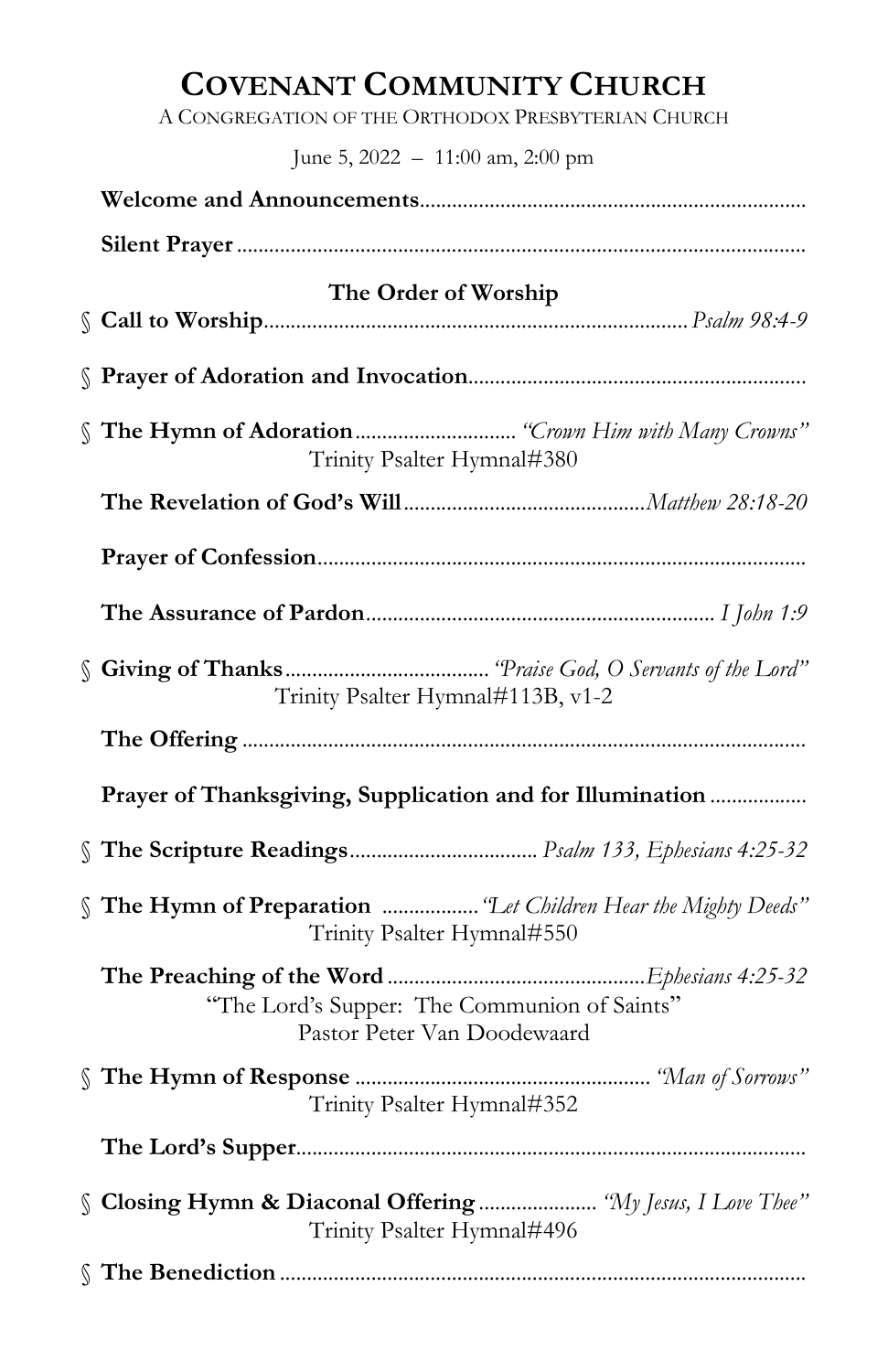### § The Doxology .................................................................................... "Doxology"

Trinity Psalter Hymnal#567

§ Please stand, if you are able.

WELCOME to our worship and fellowship at Covenant Community Church. We are a congregation of the Orthodox Presbyterian Church. We are a people grateful for the gospel of our Lord Jesus Christ, which promises the forgiveness of sins and eternal life to all who trust in Christ alone for salvation.

#### CHILDREN IN WORSHIP

Young children are welcome to join in our worship. If you anticipate that your child cannot exercise the necessary self-control to remain still, please consider making good use of our training room out of consideration for others—particularly during the preaching of the Word.

#### THE LORD'S SUPPER

We look forward to celebrating the Lord's Supper in our morning worship service today.

The Lord's Supper is a meal in which we enjoy communion with God and with His covenant people, the church. If you are a member in good standing of a Bible-believing evangelical church, you are welcome to join with us at the Lord's Table. If you are not formally joined to Christ's church, we ask you to refrain from partaking of the Lord's Supper.

If you have any questions about the Lord's Supper, or if you desire to join Christ's church, please speak with our pastor or one of the elders (you will notice the elders serving the Lord's Supper) after our worship service.

#### DIACONAL OFFERING

Today we will take up our monthly diaconal offering (for mercy ministry) immediately after the celebration of the Lord's Supper. This offering is a fitting expression of our care for one another in the body of Christ.

#### HIGH SCHOOL FELLOWSHIP

Young people ages 14-18, please mark your calendars for our next high school fellowship on Friday, June  $10<sup>th</sup>$ , at 6:30 pm at the Culberson home.

#### PSE FAMILY CAMP

The second annual Presbytery of the Southeast family camp is scheduled for July 4<sup>th</sup> to 8<sup>th</sup>. You can find more information and register for the camp at www.psefamilycamp.org.

#### CHRISTIAN EDUCATION

Our adult Sunday School classes continue in our four-quarter pattern (theology, church history, Christian living, and Biblical studies) until we take our summer